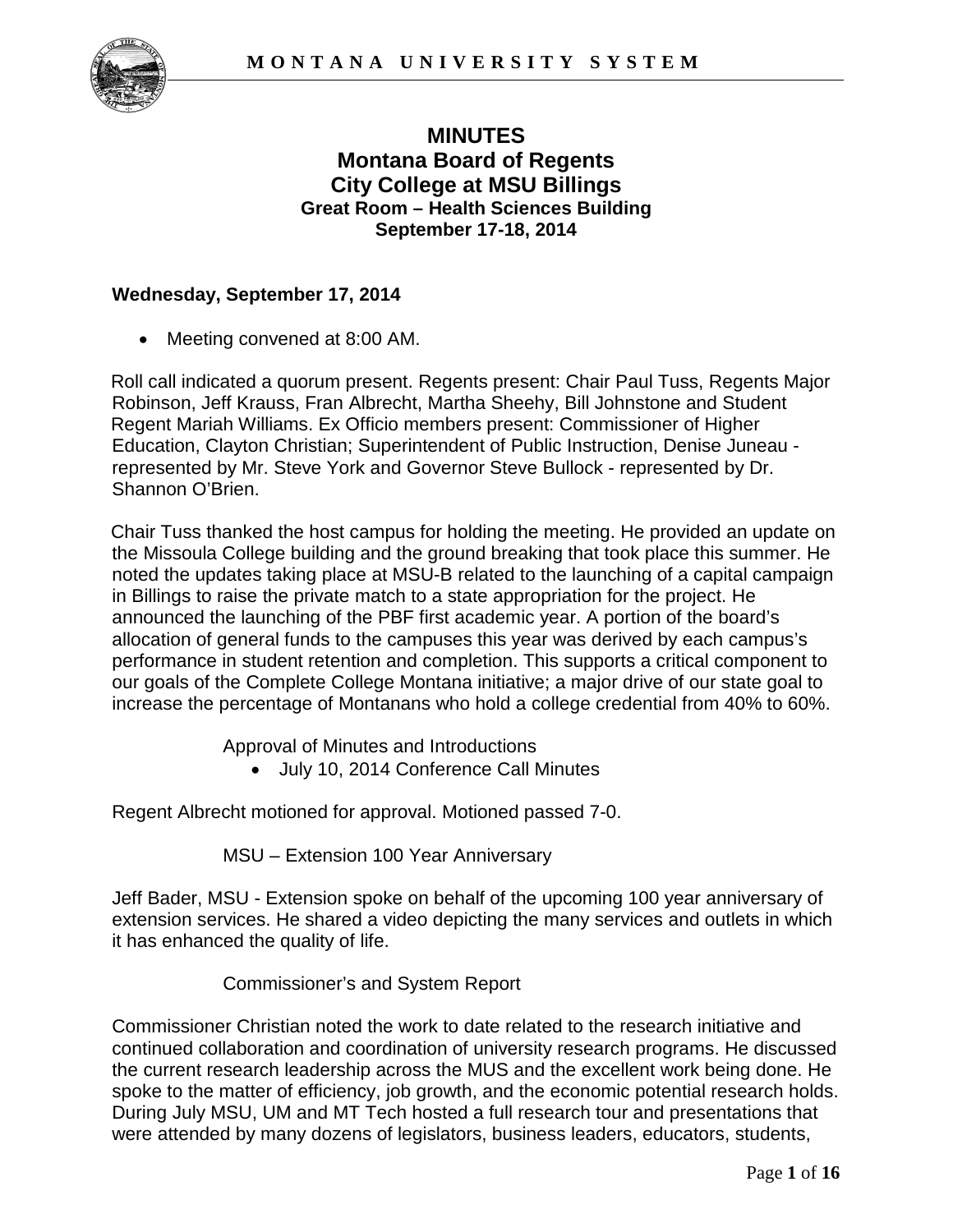

civic leaders and local government members. This opportunity was used to start a meaningful dialogue with legislators and the Governor to let them know that the MUS stands ready to help move the state forward however we can through research.

• SWAMMEI Update

Dr. Cech noted that this award is for \$25 million dollars and was awarded this time, last year. The grant focuses on creating fundamental shifts in two-year education and the awarding of CAS and AAS and providing on and off ramps for students. These credentials have been embedded in the curriculum across the system. Consistent core outcomes and industry recognized credentials across the state, such as welding, industrial maintenance, diesel technology, machining, industrial safety, and entrepreneurship. Over 100 businesses and industries are now involved with the SWAMMEI project; to be convened next week. The work of SWAMMEI has also been worked into three aspects of Main Street MT – manufacturing, Energy, and Utilities. Dr. Cech will be reporting results going forward.

• Update on Ever-Fi Implementation

Ron Muffick touched on the three key issues of alcohol, sexual assault and financial literacy. Ron gave an update on the successful implementation of the Ever-Fi programs across the system.

- Campus Reports
- Other

## Governor's Update

Dr. Shannon O'Brien gave a brief update on Main Street Montana Project, specifically Pillars 1 and 5. She stated that Pillar 1 – train and educate tomorrow's workforce today is the main priority and focuses on preschool through adulthood; while Pillar 5 focuses on nurturing and encouraging industries. She noted the correlation between research and economic development. These efforts coordinate well with the SWAMMEI grant. She updated the board on the smart schools initiative. These are incentives for energy efficiency and health. She also updated the board on the Mobile App Challenge. She discussed the recently completed Back to School Tour that focused on innovation and opportunities within the public school system. She stated that efforts are underway to better serve in STEM areas as well as looking at increasing professional development opportunities. She discussed dual credit and stated that school administrators and teachers are responding well to the incentive and agree that it will help serve the needs of rural communities. She thanked the Board for their work on PLA and College Application Week.

10:00 AM Museum of the Rockies Presentation

Angie Weikert, Director of Education and Public Programs; Pat Leggi, Administrative Director and Shelly McCamey, Executive Director discussed the far reaching impacts of the Museum of the Rockies. The Museum was founded in 1957 and is a Montana state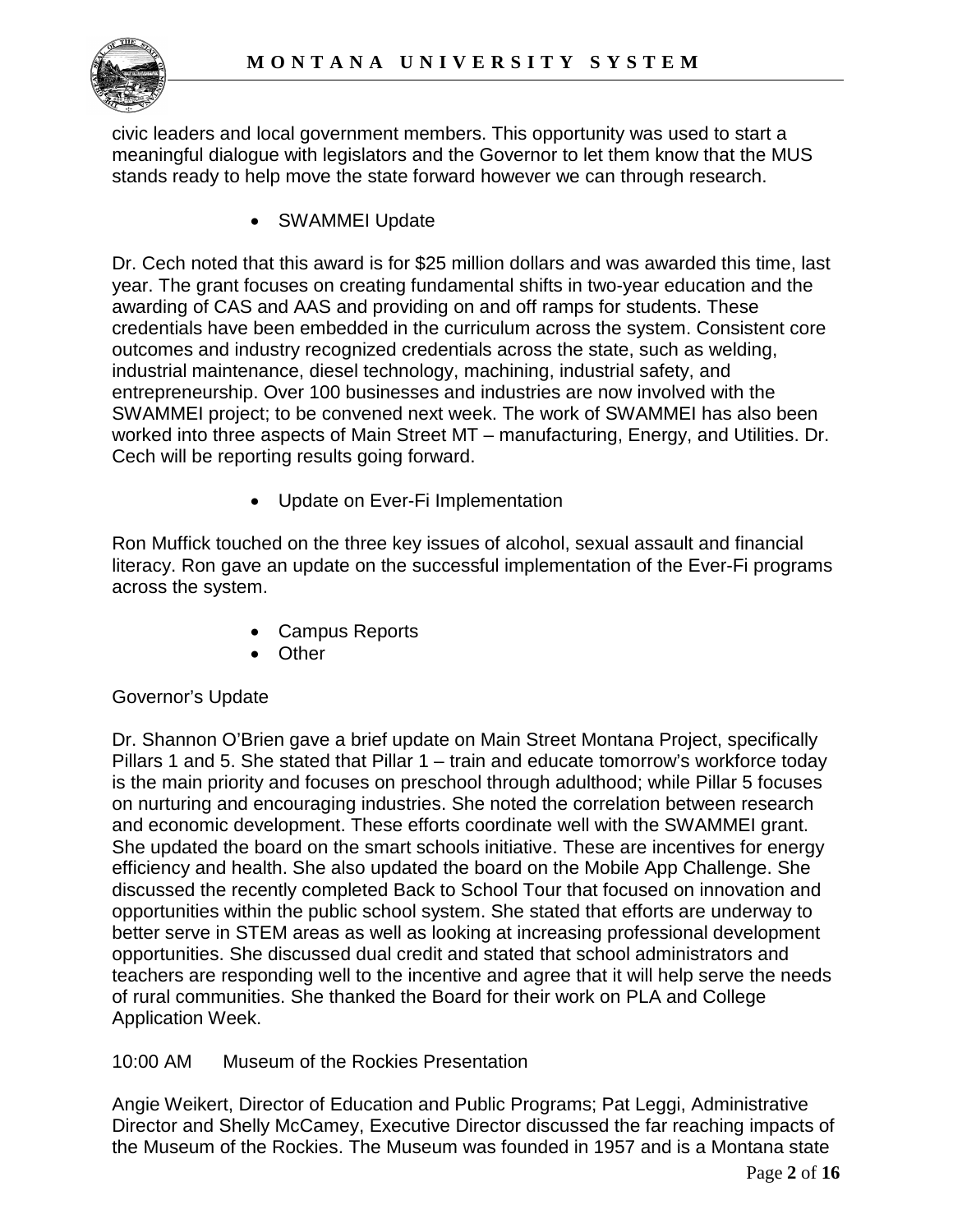

college historical museum with over 500,000 objects to share. They noted that the MOR is a federal repository for paleontological findings. The museum is accredited and funded by a unique public-private partnership, established in 1965. Additional space renovations helped expand the opportunities for the museum to host other collections as well as the Explore Yellowstone Children's Museum. Recent funding was provided for the Taylor Planetarium which reopened in 2013 and has advanced new opportunities for MSU researchers and students.

Ms. Weikert noted that the MOR focuses closely on accessibility for people from all financial backgrounds. This takes shape in forms of Explore Bozeman passes, scholarships, free field trips for all Montana K-12 students, and bus cost reimbursement. She noted the work that is being done in conjunction with OPI to get Montana school children excited about science at an early age. MOR provides employment and internship opportunities to students across the MUS. MOR partners with MSU to further research in education and paleontology both of which are faculty and student driven.

Mr. Leggi spoke on the worldwide impact of the MOR. Recently the MOR has had pieces of its collection displayed at the Smithsonian Folklife Festival in DC, National History Museum and on a global scale. They recently worked with the Mifune Dinosaur Museum, which opened with great success, and led to two sister museum relationships in Japan. He discussed a research site in Pompeii that was experiencing amazing findings. These findings will be presented at the MOR in June of 2016. Mr. Leggi recapped that the MOR services more than 10,000 school students each year. Currently this equates to a cost savings of 21% of MSU students in various capacities.

Regent Robinson spoke in support of the MOR and noted the excellent management of the Planetarium. He asked about the specifics with outreach to Native American populations. Ms. Weikert noted several examples of how the MOR engages the Native American population. Chair Tuss noted the importance of reiterating that the MOR contributes \$48 million annually to Gallatin County; he encouraged the MOR to continue to highlight these resources they continue to provide to the state. Regent Sheehy asked about the curriculum development and encouraged some communication with K-12 schools before the curriculum is fully developed.

# **ACTION**

## 11:15 AM Two-Year and Community College Committee *(and action)*

Dr. Cech provided a brief recap from last year's work plan which included: implementation of developmental education task force recommendations and progress on Math Pathways. He discussed the goal of improving transfer through MUS via the tuning process as well as the increased focus on growing dual enrollment opportunities. The FY 2015 work plan focuses on the following areas: Developmental Education Council Goals (Joint 2-year/4-year College Goals); Growth and Enhancement of Dual Credit Opportunities; Pillar 1 of Main Street Montana: Train and Education Tomorrow's Workforce Today; Establishment of Two-Year Education Metrics for Performance Based Funding; as well as, Prepare for Carl D. Perkins Pending Reauthorization. Discussion followed.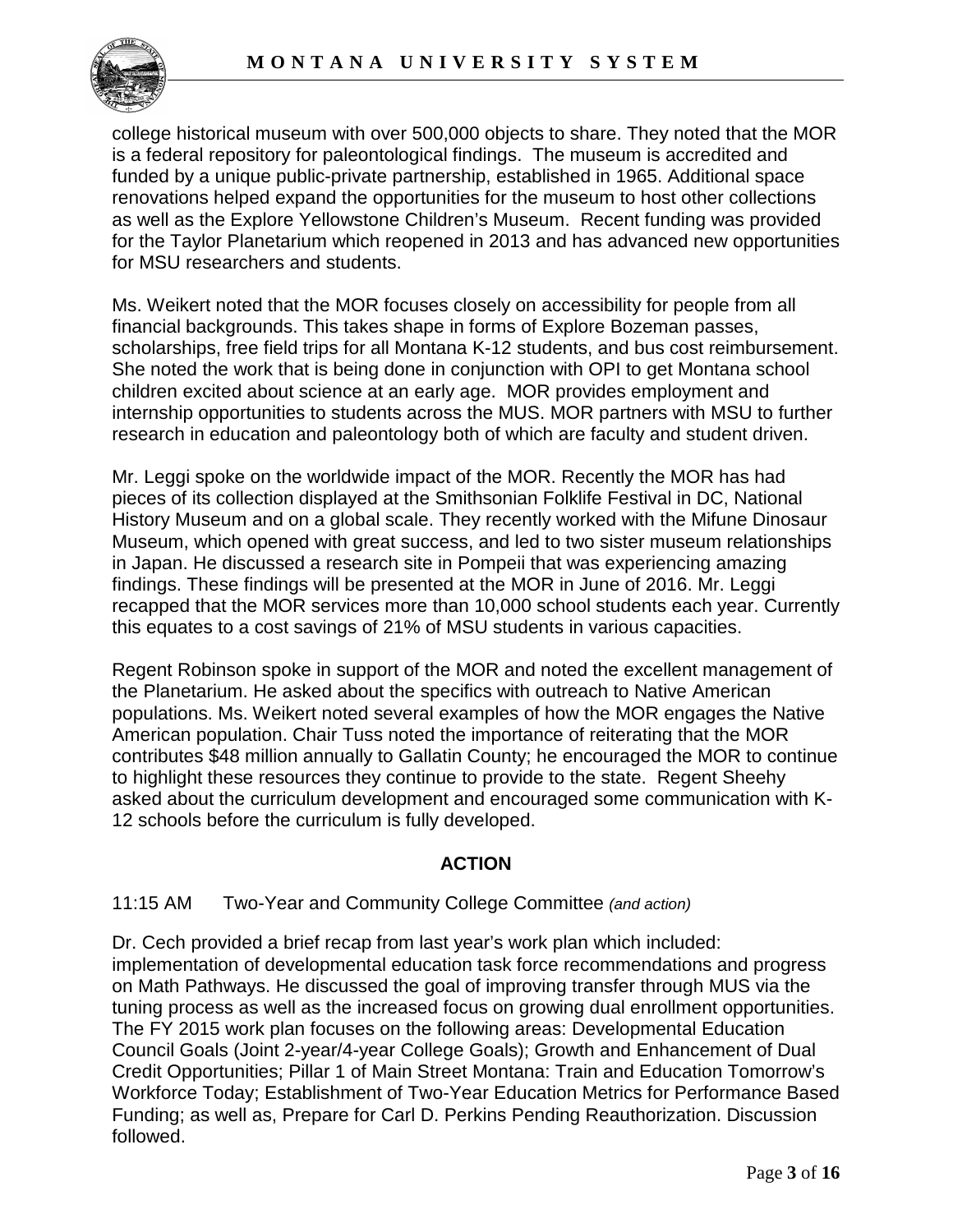

Regent Krauss motioned for approval for Item 164-101-R0914; motion passed 7-0.

## **INFORMATION**

a. Dual Credit/Credit for Credit Program

Ms. Amy Williams, MUS Dual Credit Coordinator, noted the success dual credit is experiencing including: successful partnerships within the Governor's Office, OPI and Higher Education. She discussed the substantial growth that has taken place since the May BOR meeting. Across Montana teachers are interested in the incentive program, which rewards certified dual credit teachers with a waiver/coupon for additional postsecondary education.

b. Carl D. Perkins/Big Sky Pathways High School to College Attachment #1 | Attachment #2

Mindi Askelson, Big Sky Pathways & Perkins Program Manager, updated the Board that the Perkins IV will be reauthorized to Perkins V sometime in the spring of 2016 and will focus on mainly building career pathways. Mr. TJ Eyer discussed the data pieces related to the funding equation and its intent to assist with a seamless transition from secondary to postsecondary institutions. Mr. Scott Anderson spoke in support of these efforts to date. Discussion followed regarding tracking of students and accountability for how funds are spent.

c. Developmental Education Reform (EdReady/Math Pathways)

Dr. Cech provided a brief update on the Montana Digital Academy Rollout, which has already impacted 976 students across the state. President Engstrom spoke in support of the Dennis and Phyllis Washington Foundation and expressed thanks for the assistance they have provided.

Public Comment: None.

1:30 PM Administrative, Budget, and Audit Oversight Committee

## **DISCUSSION**

Budget Presentation & Discussion - *Robinson/Trevor*

Deputy Commissioner Tyler Trevor provided the board with a system perspective on the budget. Four main topics of the budget presentation include the MUS System Initiatives and timeline; budget profile, operating budget metrics, and Board directives. He briefly noted the three primary goals of the BOR Strategic Plan. He recapped the two funding eras 1) flat/declining era, marked by increased tuition revenue and 2) tuition freeze era. Non-resident tuition, as a percentage of total tuition revenue, increased from 41% in 2005 to 51% in 2014. When taking into consideration inflation, as well as resident and non-resident tuition and enrollment, the tuition freeze era recorded the highest level of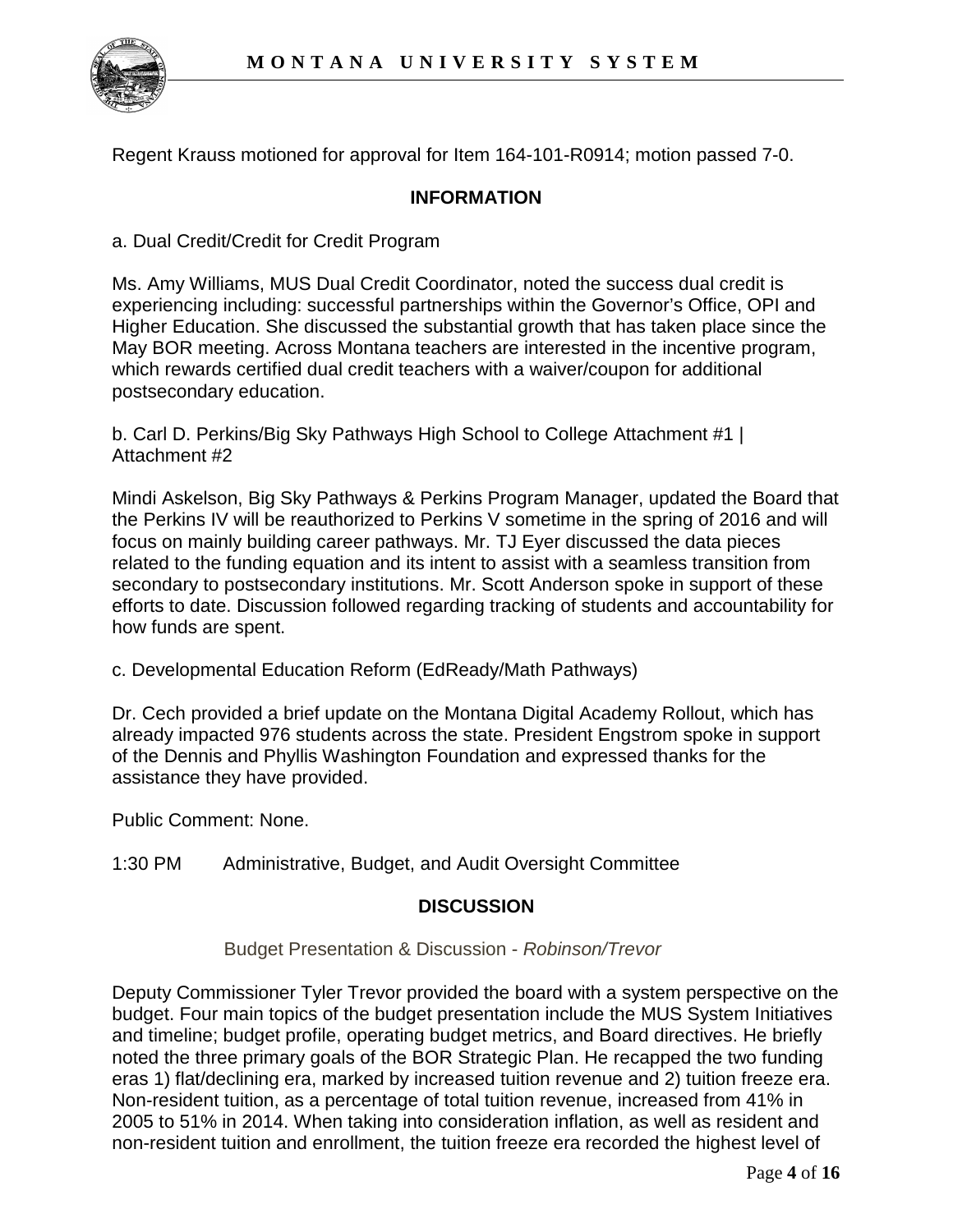

educational revenue. He explained that the State percentage share has dropped from 77% in 1992 to 39% in 2015. Enrollment in the MUS declined by 686 student FTE from FY 2013 to FY 2014. Enrollment has grown by approximately 3,700 FTE (10%) in the past ten years, with the majority of growth occurring between 2008 and 2011. Tyler noted that we are seeing growth in non-resident waivers, veterans population, etc. Commissioner Christian commented that instruction expenditures is an area that will require some additional focus. Discussion followed regarding waiver reporting and usage.

Campus Presentations

Campus Topic Presenter MSU Introductory Comments<br>
MSU-Bozeman Student Advising/Instruction President Cruzado MSU-Bozeman Student Advising/Instruction

UM Introductory Comments<br>
UM-Missoula President Engstrom<br>
President Engstrom

Extension Service **Network** Public Service **Director Director Jeff Bader** MSU-Billings **Alcohol/Sexual Assault Training** Chancellor Mark Nook Chancellor Mark Nook MSU-Northern **American Indian Student Success** Interim Chancellor Kegel Great Falls College-MSU **Workforce Development** Dean Susan Wolff

MT Tech **Chancellor Blackketter** Chancellor Blackketter Chancellor Blackketter UM Western **Interim Chancellor Evans**<br>
Helena College **Interim Competence Competency Based Education Interim Chancellor Evans** Competency Based Education

Community Colleges **Developmental Education Reform** Presidents Karas, Simon,

**President Engstrom** 

Klippenstein

Representatives from each campus gave a brief update on the topic listed next to their campus.

# **CONSENT**

- a. Authorization to execute a Right-of-Way at the intersection of South 19th Avenue and Garfield Street; MSU ITEM *164-2006-R0914 | Attachment #1*
- b. Authorization to enter into an Inter-local Agreement for Fire Safety Services; MSU ITEM *164-2007-R0914 | Attachment #1*
- c. Authorization to execute easement/ right-of-way agreement between Hill County Electric Cooperative and the Northern Agriculture Research Center; MSU ITEM *164-2009-R0914 | Attachment #1*
- d. Revision of Board of Regents Policy 501.3, Governor's Post-Secondary Scholarship Program; OCHE ITEM 164-107-R0914 | Attachment #1

# **ACTION**

- a. FY 2015 MUS Operating Budgets; OCHE *ITEM 164-105-R0914* 
	- [All Funds Summary](http://mus.edu/board/meetings/2013/Sept2013/AdminBudget/AllFundsSummary.pdf)
	- MUS Operating Budgets System Summary [Information](http://mus.edu/board/meetings/2013/Sept2013/AdminBudget/MUSSummary.pdf) and [Campus Specific Information](http://mus.edu/board/meetings/2013/Sept2013/AdminBudget/FY14-OperatingBudgets.asp)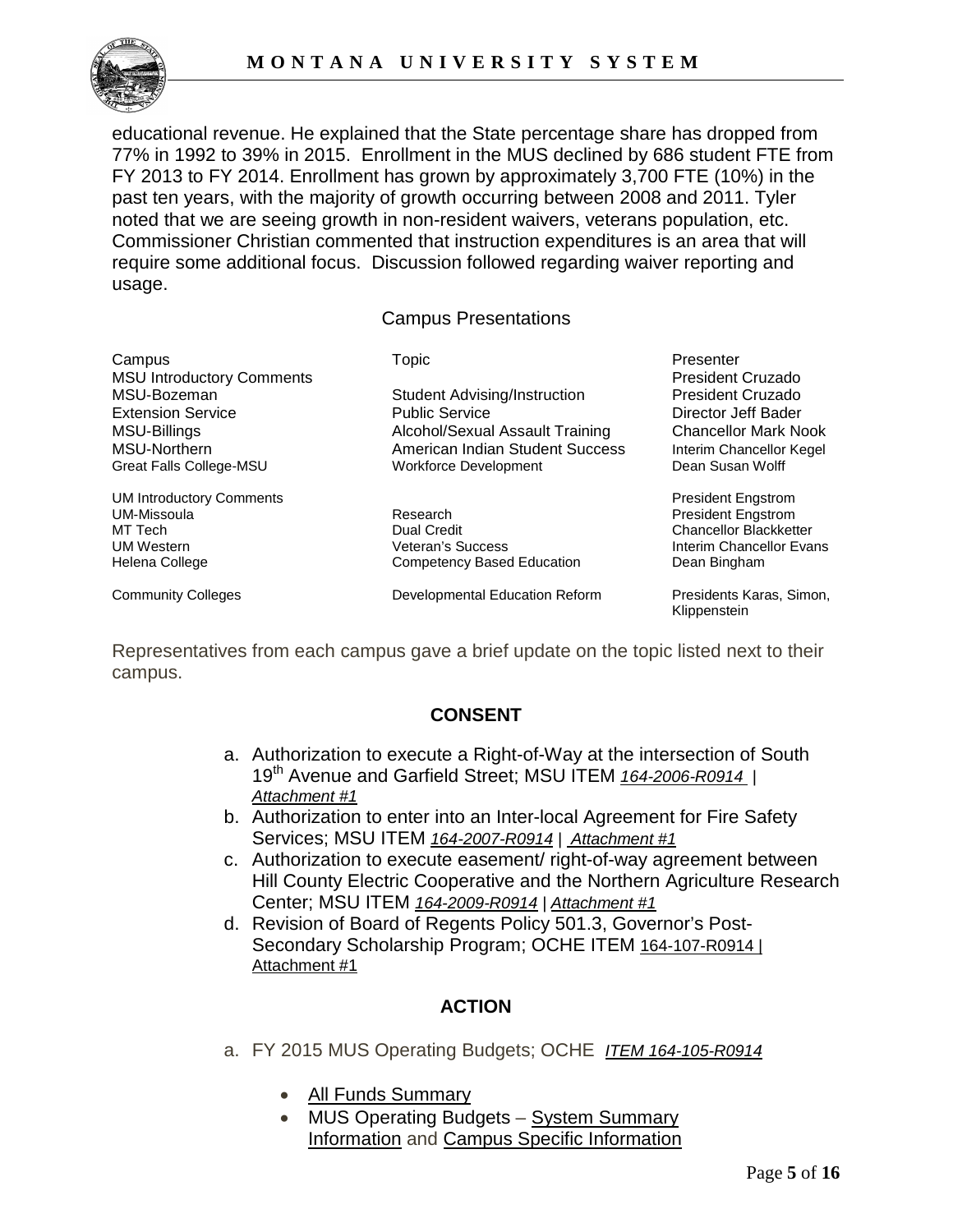

This item contains the operating budgets of all fund groups for the institutions and agencies of the Montana University System for the fiscal year commencing July 1, 2014, as submitted by each of the units, recommended by the Commissioner of Higher Education, and summarized in the system and campus budget schedules. Commissioner Christian noted the ultimate system need for the Board to approve the fiscal budget for FY 2015. He explained that this is a multi-step process and elaborated on how it works. A presentation has been compiled to show a system level view of these expenditures and where the budget is.

> b. Acquisition of Real Property by Gift; Revision of Easement for Wildlife Habitat Conservation to United State Department of Interior, US Fish and Wildlife Service; UM *ITEM 164-1012-R0914*

Perry Brown, Provost of UM, reported that this item is to acquire by gift from The Nature Conservancy ("TNC") which consists of two pieces of real property: a 160-acre parcel located in Powell County, Montana and a 6-acre parcel located in Missoula County, Montana. The terms of these gifts and the conservation easement have been reviewed and found acceptable by the University of Montana Legal Counsel. He further clarified that there will be no additional costs in acquiring these properties.

> c. Authorization to Construct Museum of the Rockies Collection/Storage Facility; MSU ITEM *164-2008-R0914 | Attachment # 1*

Terry Leist, Vice President of Finance at MSU, explained this request for authorization to construct a collection/storage facility for the Museum of the Rockies at MSU. This request is for a total of \$3,500,000 in non-state dollars for additional storage facility.

> d. Authorization to Repair/Replace Student Union Building Roof; MSU-Billings ITEM *164-2704-R0914 | Attachment #1*

Terri Iverson, Chancellor of Finance at MSU-B, explained this request for authorization to repair/replace the existing roof for the Student Union Building. This request is for a total of \$850,000.

> e. Authorization to Proceed with Heritage Property Status; MSU-Billings ITEM *164-2705-R0914* | *Attachment #1*

Terri Iverson, Chancellor of Finance at MSU-B, explained this request for authorization for Montana State University Billings to proceed with a historic nomination and heritage property status for McMullen Hall. Regent Krauss asked if it retains its utility; Terri answered yes. Regent Williams asked if any restrictions are enforced on the property if listed. Terri answered yes, it must be pristine order and kept in its current condition. Chair Tuss asked if there were any concerns associated with being on that list and renovations or change of use down the road. Chancellor Nook noted that it was originally constructed as the original administrative building and could not really be renovated to be a classroom or similar.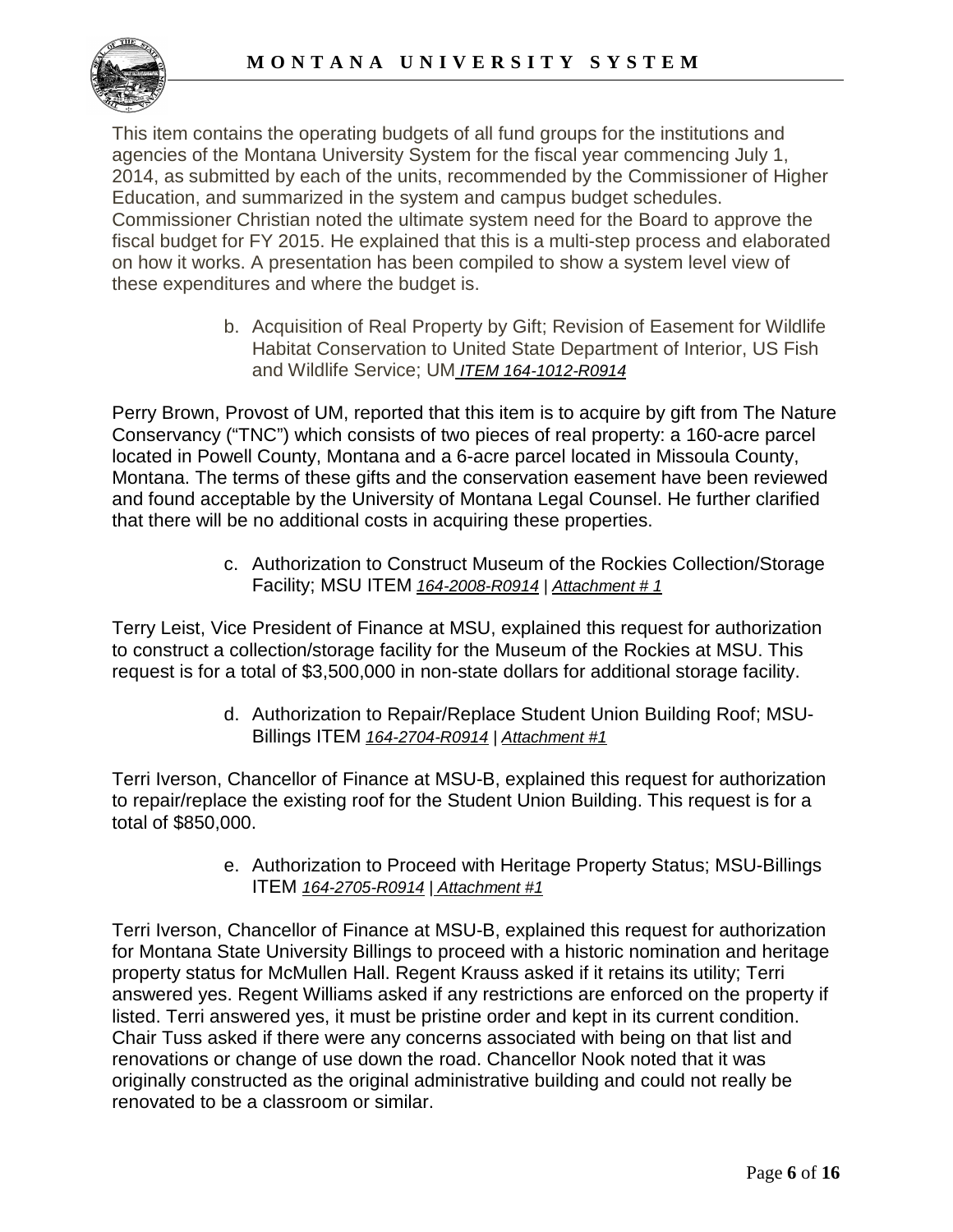

# **INFORMATION**

a. Formation of Helena College Foundation, Inc. | *Attachment #1*

Dean Bingham reported that the Helena College University of Montana plans to enter into a relationship with the Helena College Foundation, Inc., a private and independent Montana non-profit corporation organized to support the mission of the College through private support. The activation of the Helena College Foundation, Inc., is the realization of many years of effort on the part of the Helena College. During the Spring of 2014, seven individuals stepped forward to take on the task of getting the foundation operational. This group of seven will make up the board of directors of the foundation and be the body that directs the actions of the foundation. Chancellor Blackketter discussed the advantages of being associated with a foundation tied to an institution.

## 5:15 PM Public Comment

Trigg "Spike" Magelssen of MSU-Northern expressed his concerns about the instructional budget, salaries, and retention of quality staff related to MSU-Northern. He also expressed his disappointment at the lack of input by faculty and staff.

Marco Ferro, MEA-MFT, encouraged the MUS to include faculty in decision making. He said MEA-MFT views the board as a partner. Mr. Ferro also encouraged the MUS to develop a human resources database.

David Shively, President of the University Faculty Association - and Chair of CUF, mentioned the University of Montana budget committee as an example where faculty inclusion in decision-making is working well. He encouraged the MUS to work toward meaningful shared governance and faculty involvement across the system.

- 5:30 PM Meeting Recessed Board Members Convene for Executive Session
- 5:30 PM Executive Session *Health Sciences Building North Conference Room*
	- Honorary Doctorate MSU
	- Regents Professorship UM

## **Thursday, September 18, 2014**

- 8:00 AM Board Reconvenes
- 8:00 AM Staff and Compensation Committee
- 8:00 AM **INFORMATION**

a. Report on the Montana University System (MUS) implementation of state appropriation for wages and salaries (House Bill 13)

b. Brief review of occupational categories and related instruments of employment for the MUS workforce referenced in operating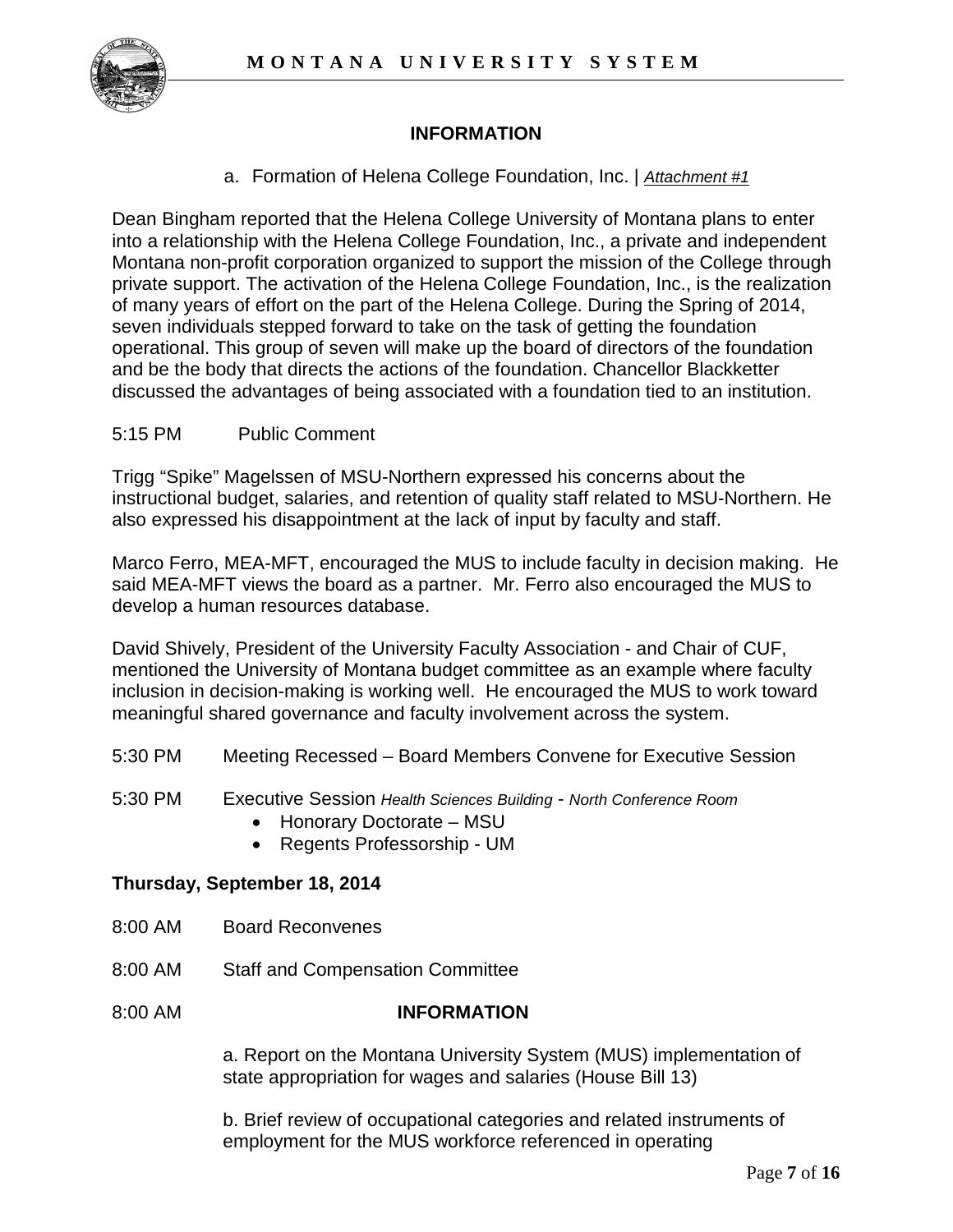

#### budgets

Deputy Commissioner McRae spoke to information items "a." and "b." for a review of how the state appropriation for wages is being implemented to various employee groups in the Montana University System. The Legislature, in House Bill 13, appropriated \$23.6 million to the MUS (\$19.6 million for the educational units) for the two-year budget biennium that ends June 30, 2015. Approved labor agreements for faculty and staff contain pay raises effective October  $1<sup>st</sup>$  in each year of the biennium of 2.25% plus \$250. The \$250 piece, equivalent to 12 cents per hour for hourly wage earners, is intended to provide for slightly larger percentage increases on the lower end of the pay scale to benefit employees in that manner.

House Bill 13 provided enough money for about half of the pay raise because slightly more than half of the appropriation went toward increased employer contributions to employee health insurance. The raises of 2.25% plus \$250 provide for annual pay raises in the MUS averaging 2.8%. House Bill 13 provided funding for raises of approximately 1.4% and the campuses had to make difficult internal budget decisions on how to come up with the other half of the raise. About one-third of the MUS workforce consists of classified support staff in positions such as administrative support, accounting support, custodial, dining services, residence life, and maintenance. About two-thirds of the MUS workforce consists of term-contract faculty, non-faculty professionals, and administrative employees. The wage and salary adjustments for all groups are being implemented in the same manner – the raise of 2.25% plus \$250.

Mr. McRae reviewed past actions by the Board to increase faculty and staff wages during a state employee pay freeze, and other investments in faculty and staff wages, to illustrate the high priority of the Board on recruiting, retaining, and compensating faculty, staff, professionals, and administrators.

c. Future review and update of personnel policies

Mr. McRae noted that this is one function of the staff/comp committee to ensure that personnel policies are reviewed regularly. He indicated that the Board may be seeing a few of these updates in the coming meetings.

8:40 AM

# **CONSENT**

Staff Items a. Staff; OCHE ITEM 164-100-R0914 b. Staff; UM ITEM 164-1000-R0914 c. Staff; MT Tech ITEM 164-1500-R0914 d. Staff, UM-Western ITEM 164-1600-R0914 e. Staff; MSU-Northern ITEM 164-2800-R0914 f. Staff; Great Falls College-MSU ITEM 164-2900-R0914 g. Staff; MSU-Billings ITEM 164-2700-R0914 h. Staff; MSU-Extension Service ITEM 164-2400-R0914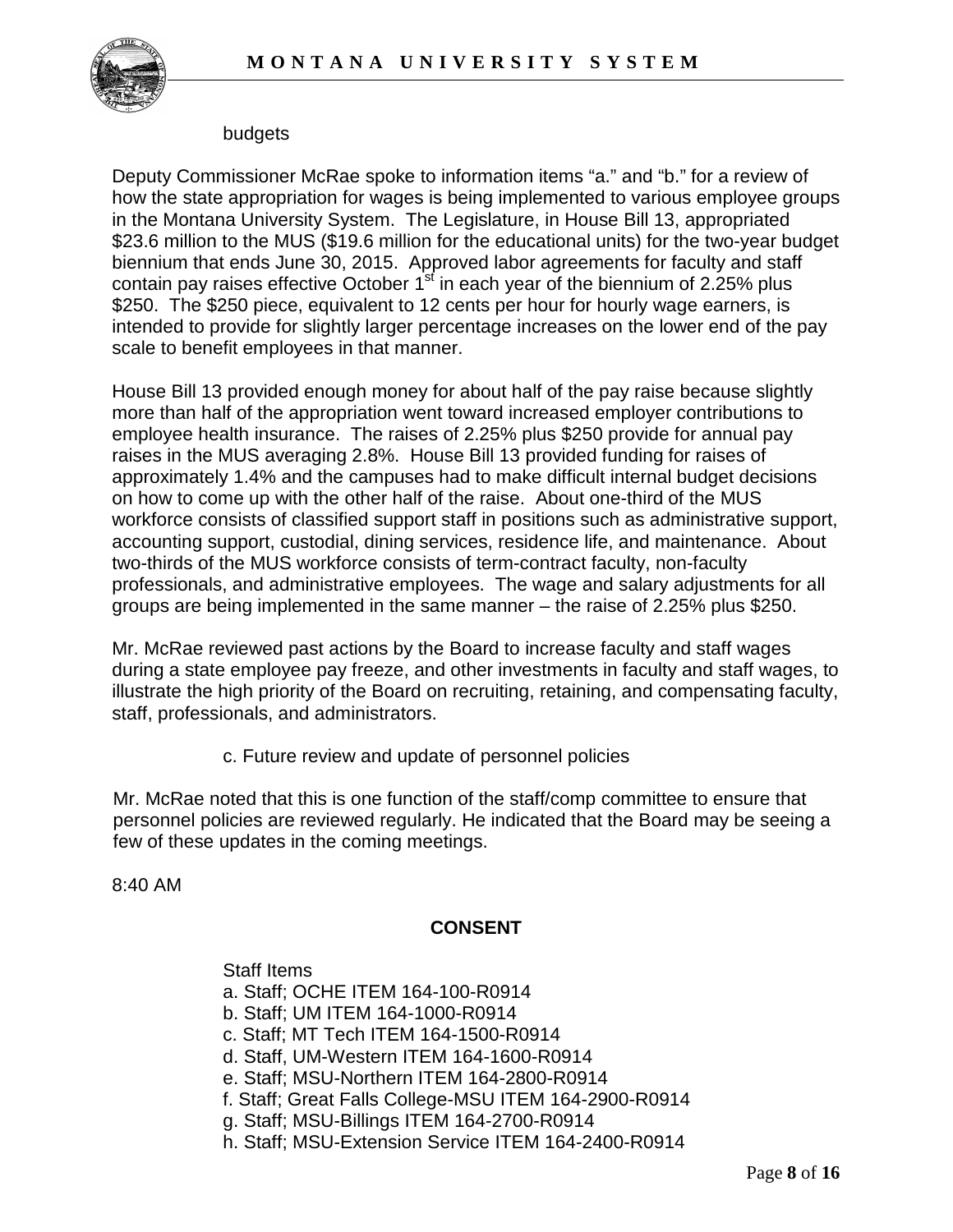

i. Staff; MSU-Bozeman ITEM 164-2000-R0914 j. Professor Emeritus; Anderson, UM ITEM 164-1001-R0914 k. Professor Emeritus; Balch, UM ITEM 164-1002-R0914 l. Professor Emeritus; Flores, UM ITEM 164-1003-R0914 m. Professor Emeritus; Gannon, UM ITEM 164-1004-R0914 n. Professor Emeritus; Hutto, UM ITEM 164-1005-R0914 o. Professor Emeritus; Jones, UM ITEM 164-1006-R0914 p. Professor Emeritus; Reider, UM ITEM 164-1007-R0914 q. Professor Emeritus; Rose, UM ITEM 164-1008-R0914 r. Professor Emeritus; Sheriff, UM ITEM 164-1009-R0914 s. Professor Emeritus; Moore, UM ITEM 164-1013-R0914 t. Professor Emeritus; Jacobsen, MSU-Bozeman ITEM 164-2001-R0914 u. Professor Emeritus; Wolfe, MSU-Bozeman ITEM 164-2002-R0914 v. Professor Emeritus; Smith, MSU-Bozeman ITEM 164-2003-R0914 w. Professor Emeritus; Bowers, MSU-Bozeman ITEM 164-2004-R0914 x. Professor Emeritus; Jesaitis, MSU-Bozeman ITEM 164-2005-R0914 y. Professor Emeritus; Groseth, MSU-Billings ITEM 164-2703-R0914

Chair Tuss moved item y. Professor Emeritus; Groseth, MSU-Billings ITEM 164-2703- R0914 from the consent agenda to be an action item. President Cruzado spoke in support of this item and expressed thanks to Dr. Groseth for his 37 years of devoted service.

#### 8:50 AM Public Comment

Marco Ferro, MEA –MFT, introduced Tammy Pilcher who will be working on bargaining and contract maintenance.

Trigg "Spike" Magelssen of MSU-Northern spoke to the past year salaries earned for Chancellors, Provosts, and Administrative and the discrepancies amongst institutions.

9:00 AM Academic, Research, and Student Affairs Committee *(and action)*

#### **ACTION**

a. Policy Revision 301.1; OCHE ITEM 164-102-R0914 | Attachment #1 | Attachment #2

Deputy Commissioner Moisey reported that the Developmental Education Task Force made recommendations to the Board in their final report at the May 2013 meeting. The Developmental Education Council has since worked on the implementation of those recommendations. These revisions to Policy 301.1 consolidate (along with the proposed revisions to Policy 301.17 and 301.18) the policy language relative to admissions, placement, and developmental coursework.

> b. Policy Revision 301.17; OCHE ITEM 164-103-R0914 | Attachment #1 | Attachment #2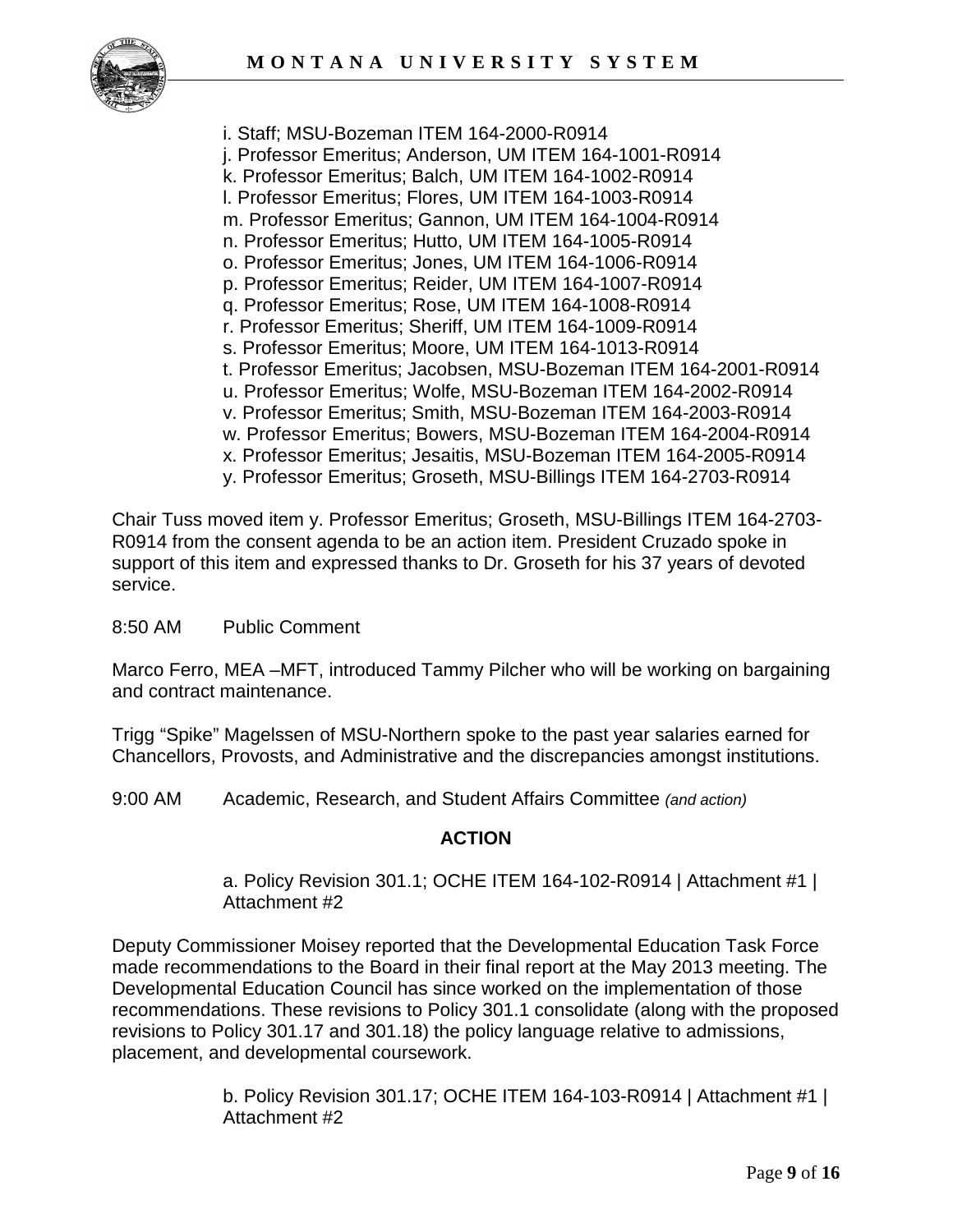

Deputy Commissioner Moisey reported that the Developmental Education Task Force made recommendations to the Board in their final report at the May 2013 meeting. The Developmental Education Council has since worked on the implementation of those recommendations. These revisions to Policy 301.17 consolidate (along with the proposed revisions to Policy 301.1 and 301.18) the policy language relative to admissions, placement, and developmental coursework.

> c. Policy Revision 301.18; OCHE ITEM 164-104-R0914 | Attachment #1 | Attachment #2

Deputy Commissioner Moisey reported that the Developmental Education Task Force made recommendations to the Board in their final report to the Board of Regents at the May 2013 meeting. The Developmental Education Council has since worked on the implementation of those recommendations. These revisions to Policy 301.18 consolidate (along with the proposed revisions to Policy 301.1 and 301.17) the policy language relative to admissions, placement, and developmental coursework.

> d. Mission Review; UM ITEM 164-1011-R0914 | Attachment #1| Attachment #2

President Engstrom explained that this update shows how UM is meeting their current mission. Provost Brown stated that this agreement helps guide the system and the institution in developing strategic directions that build on distinctive strengths and the leadership role that the University of Montana contributes. He shared the following core themes and strategic issues of the institution: Partnering for Student Success, Education for the Global Century, Discovery and Creativity to Serve Montana and the World, Dynamic Learning Environment and Planning-Assessment Continuum. The following values support UM's mission: leadership, engagement, diversity and sustainability. He shared enrollment and programmatic highlights as well as the extensive collaboration and unique consortia.

> e. Mission Review; MSU ITEM 164-2012-R0914 | Attachment #1| Attachment #2

Provost Potvin reported the MSU mission statement as: the state's land-grant institution, educates students, creates knowledge and art, and serves communities by integrating learning, discovery and engagement. She addressed the Carnegie Classification the institution holds and updated the Board on the current academic profile as well as the unique degrees and programs that are offered. She reported on the increases in enrollment and lack of decrease in student quality as well as an increase in first year retention rate. She noted the growth of Gallatin College-MSU and the benefits associated with their success. This mission will be best achieved by integrating learning, discovery and engagement.

f. Approval of Updated Core Themes; MSU ITEM 164-2010-R0914

Provost Potvin, presented MSU's new strategic plan which was presented to the Board at the November 2012 meeting. Since that time it has become apparent that MSU has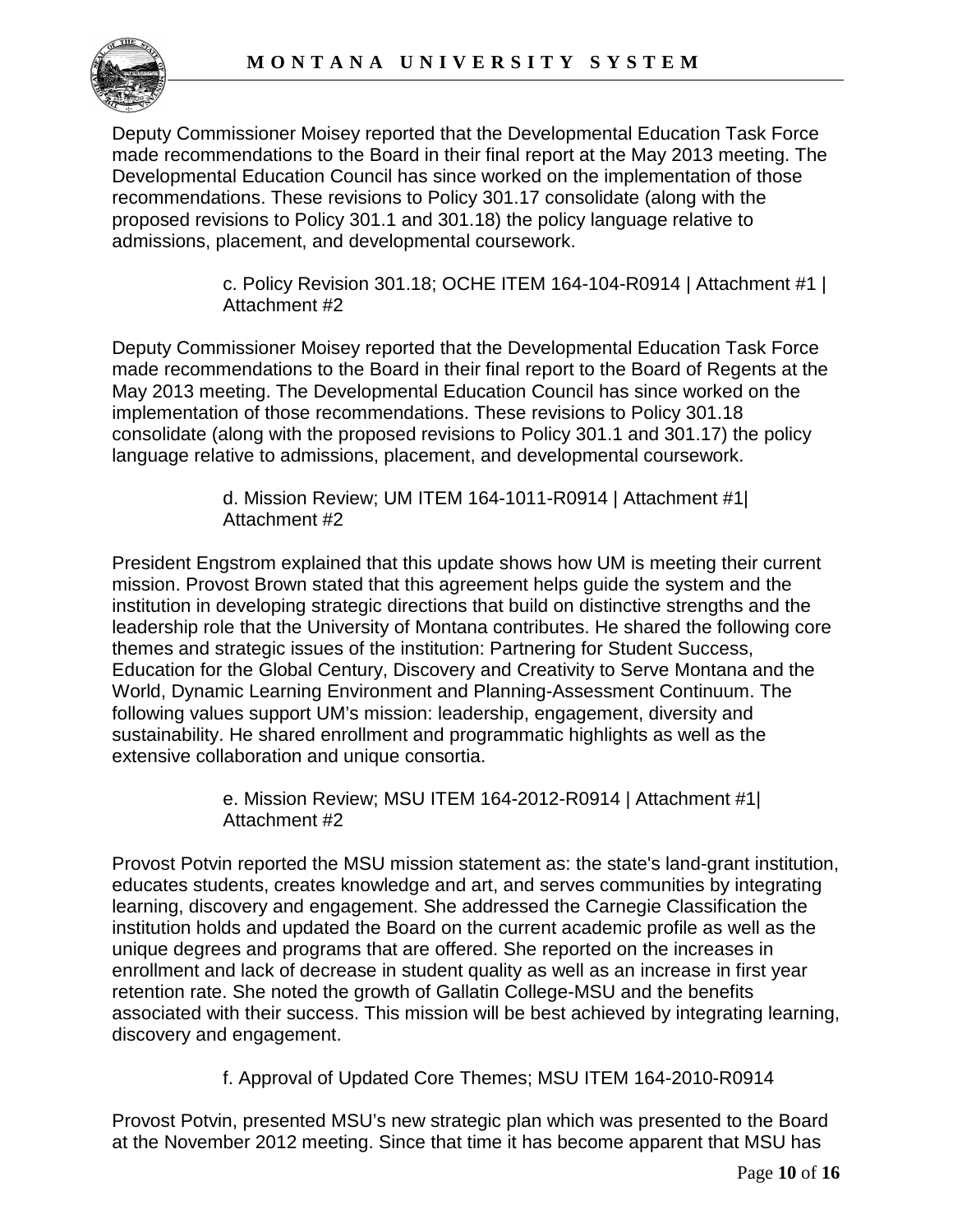two very similar, but not identical planning documents. This approval would allow for an update to be made to the Core Themes to bring them into alignment with the goals of MSU's strategic plan.

| <b>Current Core Themes</b>                      | <b>Strategic Plan Goals</b> |
|-------------------------------------------------|-----------------------------|
| 1. Educate students                             | Learning                    |
| 2. Create Knowledge and Art                     | <b>Discovery</b>            |
| 3. Serve Communities                            | Engagement                  |
| 4. Integrate Learning, Discovery and Engagement | Integration                 |
|                                                 | Stewardship                 |
|                                                 | Access                      |

Commissioner Christian made several general comments to mission review. He noted that the mission of our institutions and their review are directly tied to the role of the governing board. The Board charges institutions with allocating resources across the system and focuses on how the institutions'' mission relates to the systems mission. Allocation of resources tie closely with what the various institution will be throughout the state and the system. He spoke to the importance in taking care with changing mission statements; either the mission changes or the institution has strayed from the original mission and needs to realign itself with it. He noted this is a critical decision and the board needs to know why we are changing mission statements.

## 9:45 AM **CONSENT**

a. Level II Memorandum (from May submission)

Chair Tuss pulled MSU-Bozeman's item, MSU: Request for Authorization to Establish a Center for Mental Health Research and Recovery ITEM # 163-2005-R0514, and moved to action for further discussion.

This item is a request to establish a new center called the Center for Mental Health Research and Recovery (CMHRR). This Center will combine the best basic, translational, behavioral and clinical science and be centered at Montana State University with collaborating institutions and organizations statewide including outreach/public awareness groups and clinical mental health care units. The Center is congruent with the mission of the Montana Office of Rural Health (MORH) which was established at Montana State University in 1987.

President Cruzado discussed the importance of this proposal. She spoke to the importance of mental health and the room for coordination and collaboration between MSU & UM. Dr. Frances Lefcort, Interim Director at MSU, made a few comments related to this issue in our state and the costs applied across the nation. She also spoke to the many opportunities to collaborate and coordinate with many other entities across the state, including UM. President Engstrom spoke in support of this proposal and emphasized this opportunity for collaboration. Chair Tuss spoke in support of this item and was pleased to hear the efforts to coordinate; however, he expressed concern about duplication. President Cruzado discussed the differences among these two research centers and the complexity of the program; each respective institution will be focusing on different areas or collaborating where needed to avoid overlap.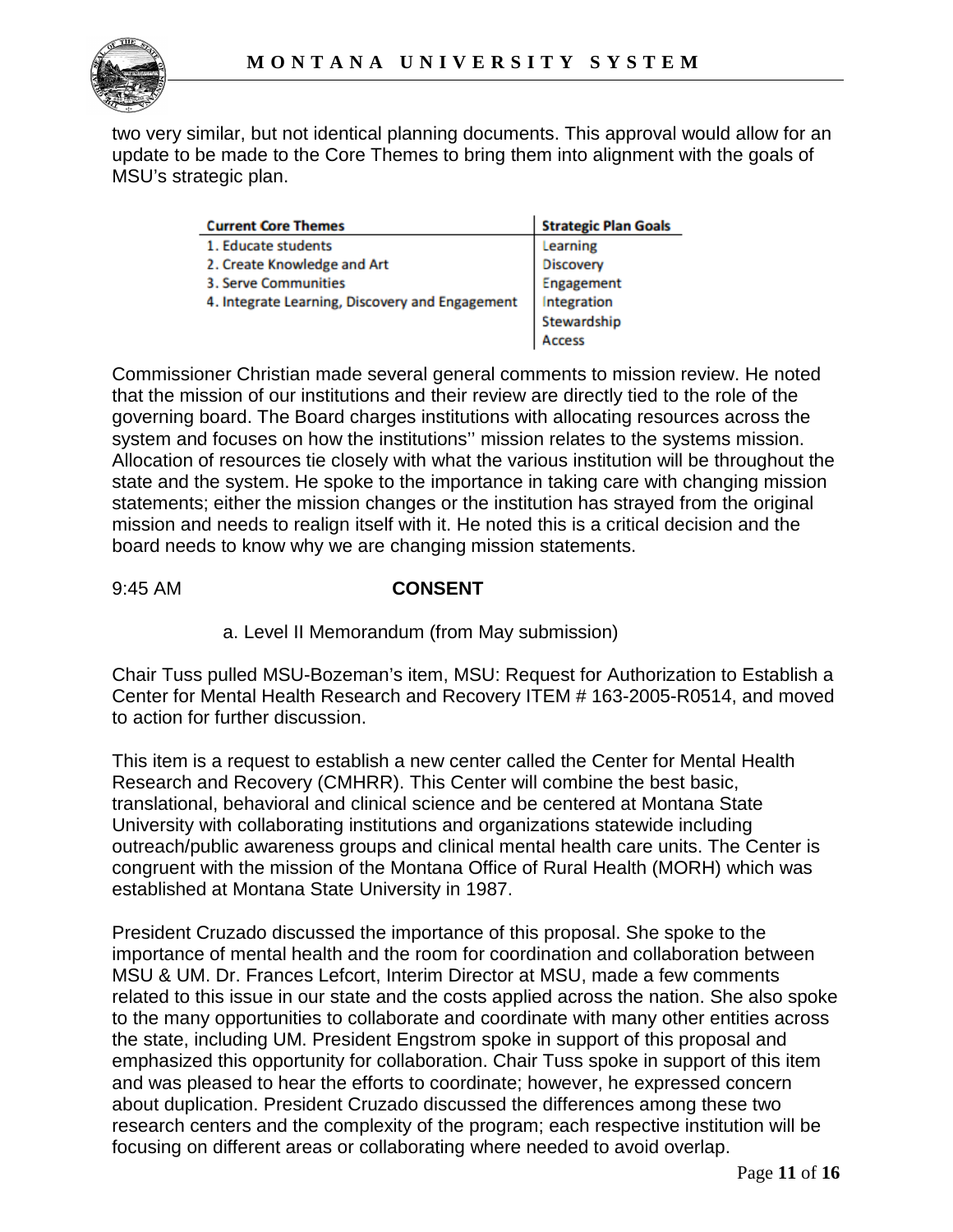

Commissioner Christian noted the number of discussions that have been had and will continue as this project moves forward. He stated that OCHE will ensure that collaboration exists and that work is being done under the leadership of both flagship institutions. Steve York, OPI discussed the seriousness of suicide throughout Montana and the focus that OPI is applying to this situation. He extended OPI's participation and cooperation on this effort.

Public Comment:

Matt Kuntz, Executive Director for NAMI-MT, spoke in support of this item.

Clementine Lindley, Executive Director of NAMI-Billings, spoke in support of this item.

Bobbie Evans, Dean of Phyllis J. Washington Foundation, spoke in support of this item.

b. MRPIP Candidates; OCHE ITEM 164-106-R0914 | Attachment #1

Dr. Moisey shared the list of applicants for program participation. These applicants were carefully reviewed by the committee and found to meet the requirements of the program. Sufficient program funding exists to extend the loan repayment incentive to these doctors.

## **INFORMATION**

## a. AIMA Update

Brandi Foster, Director of AIMA, updated the Board on the efforts to date to convene a statewide council and determine how best to advance and support the Native American student population. This council will be made up of representatives from two-year and four-year institutions, tribal colleges and the Office of Public Instruction; students will also be included. This council will focus on three main areas: ensuring that communications and action demonstrate a commitment to diversity, which will include mapping programs, projects, and initiatives to determine connections and opportunities to enhance connections, reviewing existing system policies to ensure clear vision and messaging; reinforcing campus climates that are welcoming by reviewing best practices for recruitment, orientation, and retention for students and faculty/staff as well as engaging the community in learning about equity and inclusion; and enhancing academic programming and pedagogy that is inclusive thorough understanding and defining what Indian Education for All means for the Montana University System.

b. Level I Memorandum

Dr. Moisey reiterated the process behind the Level I Memorandum process.

c. Level II Memorandum (for action in November)

Dr. Moisey reiterated the process behind the Level II Memorandum process; this will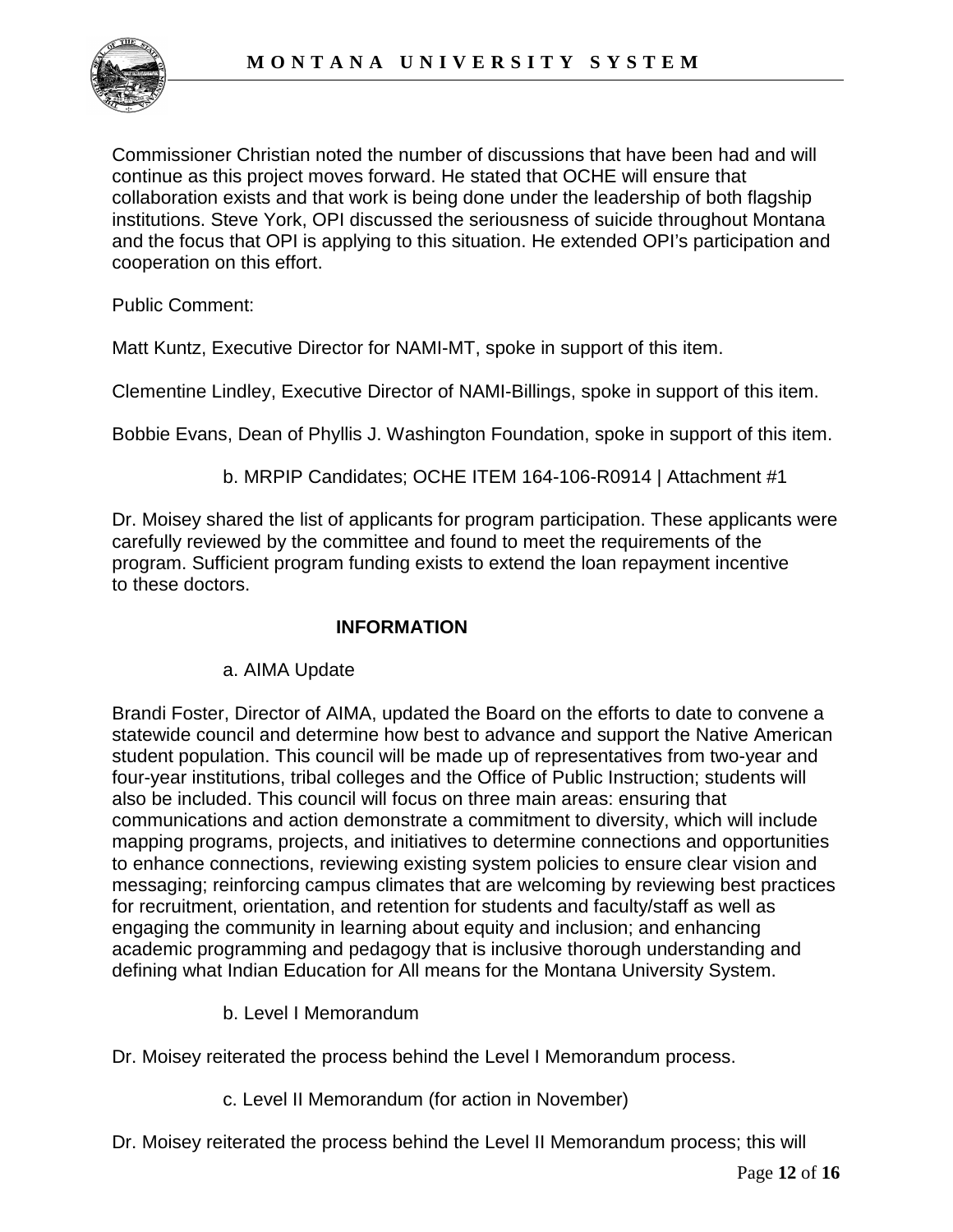

appear again at the November meeting for Action.

d. Notifications

i. Withdrawal of Bachelor of Science Education in General Science (5-12) from Moratorium; MSU Northern ITEM 164-2803+R0914

ii. Withdrawal of Bachelor of Science Education in Health and Physical Education (K-12) from Moratorium; MSU Northern ITEM 164-2804+R0914

iii. Notification of Implementation of Associate of Science **Registered** Nurse Degree; Great Falls College MSU ITEM 164-2901+R0914

iv. BOR Policy 303.7 Report Online Learning Report | Attachment # 1

Dr. Moisey explained the process for withdrawing programs from moratorium. Chair Tuss asked Chancellor Kegel asked about the recent change of why this was placed in moratorium and then pulled back so quickly. Provost Rugg, MSU-Northern, noted the recommendations for termination last fall and immediate outcry from the community. Regent Robinson spoke to program prioritization with the last administration and asked how the reintroduced of these courses fit within that. Provost Rugg noted that the concept of reintroducing these programs is that they shouldn't have been placed in moratorium in the first place. Regent Albrecht asked about plans to promote this program to ensure that interest and enrollment is attained in order to sustain the program. He answered that advertising and promotion efforts are underway.

> e. Changes to the WWAMI Medical Education Program; MSU | Attachment #1 | Attachment #2

Provost Potvin, MSU-Bozeman, updated the Board on the proposed structure for the WWAMI Medical Education Program at MSU. Beginning with the cohort of students in Fall 2015, the WWAMI Medical Education Program will include 18 months at MSU as opposed to the current 2 semesters; the remainder of the program will continue to take place at the University of Washington (UW) and other regional sites. There will be no additional costs to the students.

- f. State Authorization Report
- g. Accreditation Reports Update

Dr. Moisey spoke briefly about the new reciprocity agreement that was signed in July which changes how institutions outside of Montana can offer online courses to Montana residents. There will be updates to the Board as these agreements are fully implemented. The accreditation report provides an update on MUS institutional accreditation status with Northwest Commission for Colleges and Universities (NWCCU). The NWCCU reaffirms the accreditation status for all MUS institutions. The report also outlines the accreditation review schedules for MUS institutions for the 2014- 15 academic year.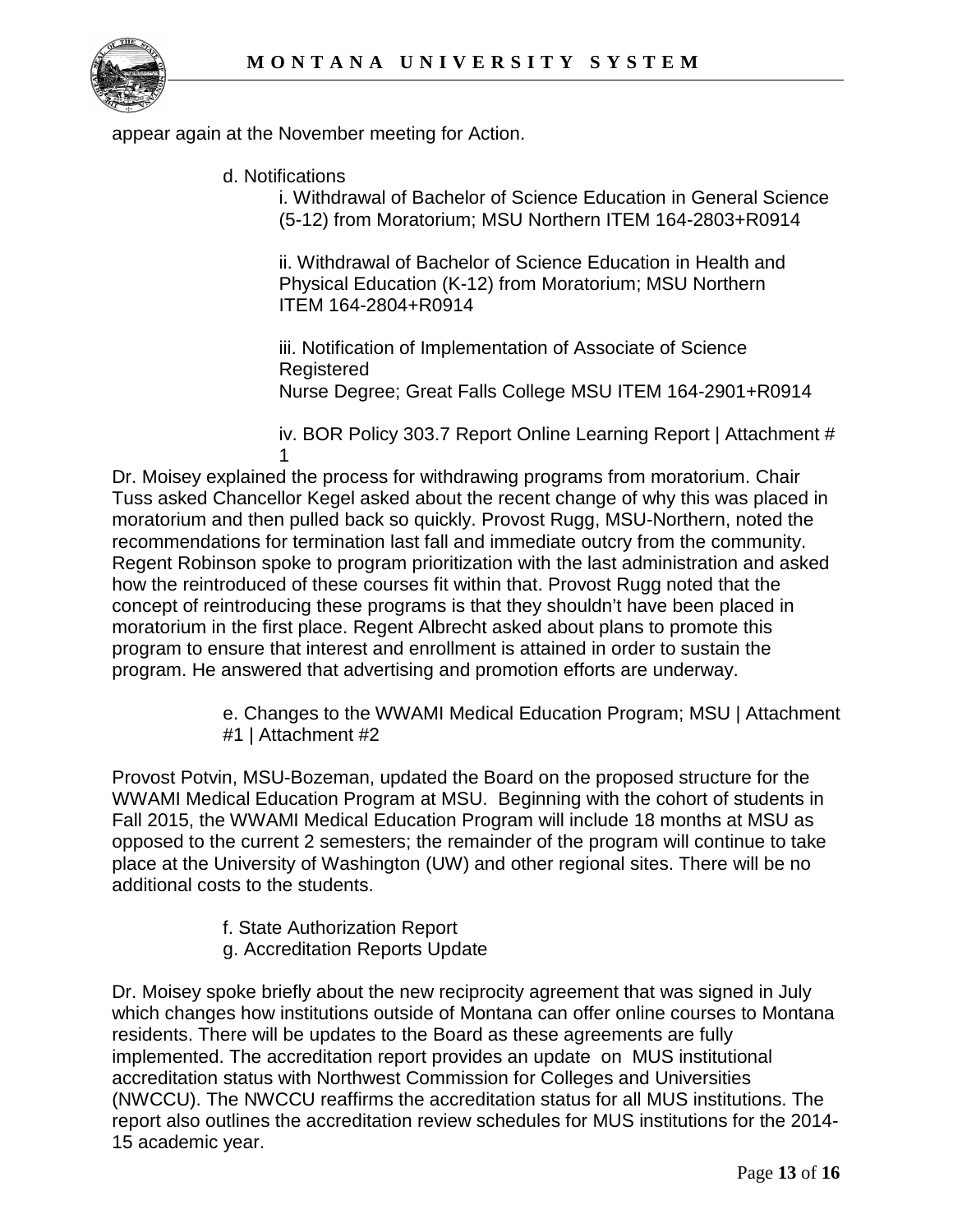

h. Academic Program Prioritization

i. Student Affairs Update - Financial Literacy Education Program Update

In the interest of time items h. and i. will be postponed to the November BOR meeting.

10:50 AM Public Comment

None.

## 11:00 AM **COMMITTEE REPORTS, DISCUSSION & ACTION**

#### **Two-Year and Community College Committee** *(action taken during committee)*

9/17/2014: Regent Krauss motioned for approval for Action item 164-101-R0914; motion passed 7-0.

#### **Administrative, Budget, and Audit Oversight Committee**

9/18/14 Motion for approval of Consent items a. – d. made by Regent Albrecht; motion passed 6-0. Regent Krauss was excused.

9/18/2014 Motion for approval of Action item a. FY 2015 MUS Operating Budgets; OCHE Item 164-105-R0914 was made by Regent Robinson; motion passed 6-0. Regent Krauss was excused.

9/18/2014 Motion for approval of Action item b. Acquisition of Real Property by Gift; Revision of Easement for Wildlife habitat Conservation to United State Department of Interior, US Fish and Wildlife Service; UM Item 164-1012-R0914 was made by Regent Johnstone; motion passed 6-0. Regent Krauss was excused.

9/18/2014 Motion for approval of Action item c. Authorization to Construct Museum of the Rockies Collection/Storage Facility; MSU Item 164-2008-R0914 was made by Regent Sheehy; motion passed 6-0. Regent Krauss was excused.

9/18/2014 Motion for approval of Action item d. Authorization to Repair/Replace Student Union Building Roof; MSU-Billings Item 164-2704-R0914 was made by Regent Williams; motion passed 6-0. Regent Krauss was excused.

9/18/2014 Motion for approval of Action item e. Authorization to Proceed with Heritage Property Status; MSU-Billings Item 164-2705-R0914 was made by Regent Sheehy; motion passed 6-0. Regent Krauss was excused.

## **Staff and Compensation Committee**

9/18/2014 Motion for approval of Consent items a.- x. was made by Regent Albrecht; motion passed 6-0. Regent Krauss was excused.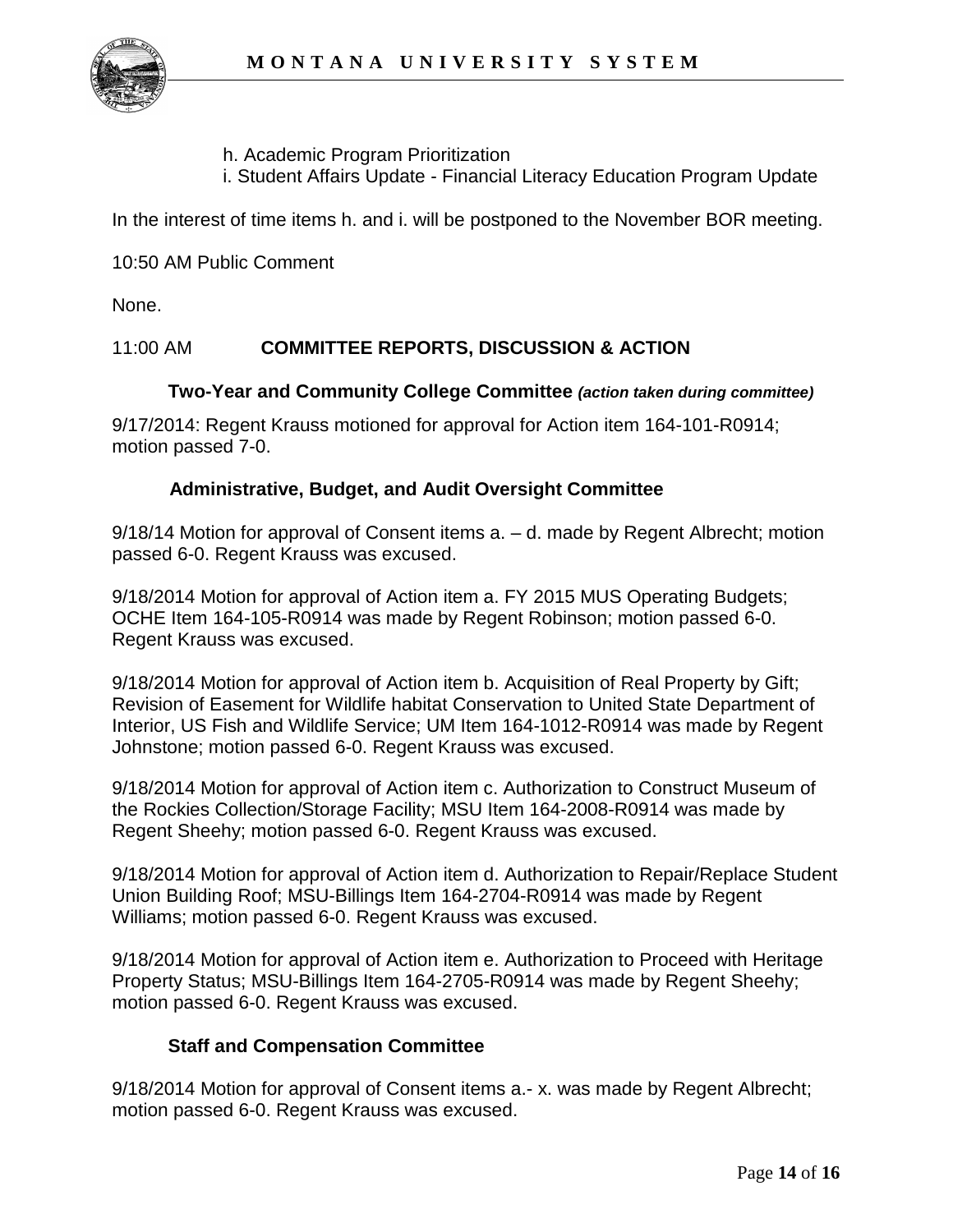

9/18/2014 Motion for approval of Action item y. Professor Emeritus; Groseth, MSU-Billings Item 164-2703-R0914 was made by Regent Albrecht; motion passed 6-0. Regent Krauss was excused. \*\*Chair Tuss pulled this item from consent and moved to action.

#### **Academic, Research and Student Affairs Committee**

Consent Item a. The Level II Memorandum contained Item 163-2005-R0514; Montana State University-Bozeman: Request for Authorization to Establish a Center for Mental Health Research and Recovery which was pulled from the Level II Memorandum and moved to Action.

9/18/2014 Motion for approval of the consent agenda was made by Regent Johnstone; motion passed 6-0. Regent Krauss was excused.

9/18/2014 Motion for approval of Action item a. Policy Revision 301.1; OCHE item 164- 102-R0914 was made by Regent Robinson; motion passed 6-0. Regent Krauss was excused.

9/18/2014 Motion for approval of Action item b. Policy Revision 301.17; OCHE item 164-103-R0914 was made by Regent Williams; motion passed 6-0. Regent Krauss was excused.

9/18/2014 Motion for approval of Action item c. Policy Revision 301.18; OCHE item 164- 104-R0914 was made by Regent Robinson; motion passed 6-0. Regent Krauss was excused.

9/18/2014 Motion for approval of Action item d. Mission Review; UM item 164-1011- R0914 was made by Regent Robinson; motion passed 6-0. Regent Krauss was excused.

9/18/2014 Motion for approval of Action item e. Mission Review; MSU item 164-2012- R0914 was made by Regent Albrecht; motion passed 6-0. Regent Krauss was excused.

9/18/2014 Motion for approval of Action item f. Approval of Updated Core Themes; MSU Item 164-2010-R0914 was made by Regent Johnstone; motion passed 6-0. Regent Krauss was excused.

9/18/2014 Motion for approval of Action item g. Request for Authorization to Establish a Center for Mental Health Research and Recovery; MSU-Bozeman item 163-2005- R0514 was made by Regent Albrecht; motion passed 6-0. Regent Krauss was excused.

11:30 AM Public Comment

None.

Meeting adjourned at 11:41am